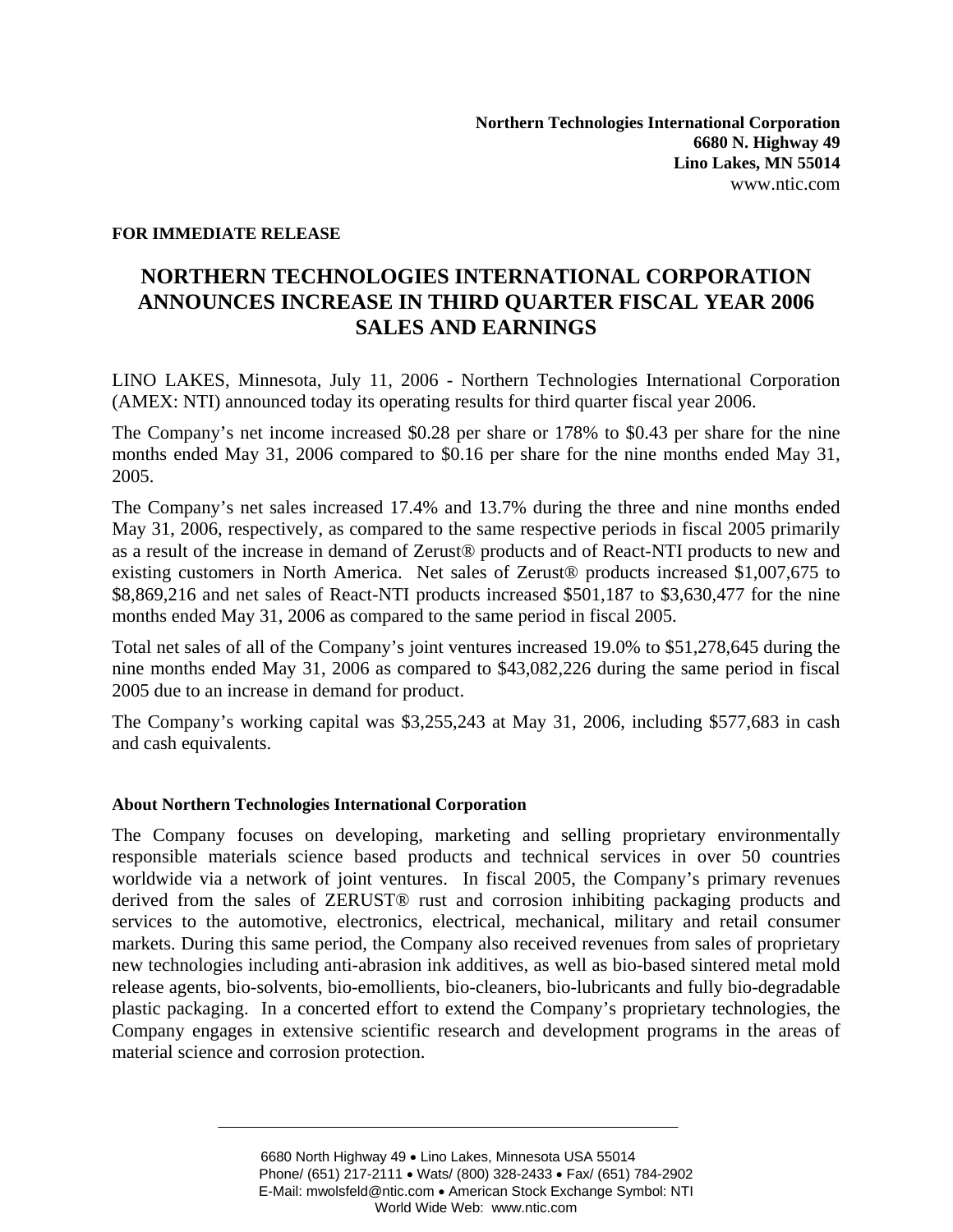|                                                                   | <b>Three Months Ended</b> |              | <b>Nine Months Ended</b> |              |
|-------------------------------------------------------------------|---------------------------|--------------|--------------------------|--------------|
|                                                                   | May 31, 2006              | May 31, 2005 | May 31, 2006             | May 31, 2005 |
| <b>NORTH AMERICAN OPERATIONS:</b>                                 |                           |              |                          |              |
| <b>Sales</b>                                                      | \$4,320,371               | \$3,680,263  | \$12,499,693             | \$10,990,831 |
| Cost of goods sold                                                | 2,759,360                 | 2,185,636    | 7,803,716                | 6,533,684    |
| Gross profit                                                      | 1,561,011                 | 1,494,627    | 4,695,977                | 4,457,147    |
| Operating expenses:                                               | 1,575,723                 | 1,277,346    | 4,546,808                | 4,492,898    |
| NORTH AMERICAN OPERATING (LOSS) INCOME                            | (14,712)                  | 217,281      | 149,169                  | (35,751)     |
| INCOME FROM ALL CORPORATE JOINT<br>VENTURES AND HOLDING COMPANIES | 721,335                   | 194,739      | 1,714,180                | 584,337      |
| <b>INTEREST INCOME</b>                                            | 2.129                     | 1,491        | 30,108                   | 47.139       |
| <b>INTEREST EXPENSE</b>                                           | (19,886)                  | (9,949)      | (55, 392)                | (13,263)     |
| <b>MINORITY INTEREST</b>                                          | (903)                     | 9,053        | (8,389)                  | 3,789        |
| <b>INCOME BEFORE INCOME TAX EXPENSE</b>                           | 687,963                   | 412,615      | 1,829,676                | 586,251      |
| INCOME TAX (BENEFIT) EXPENSE                                      | (30,000)                  | 39,000       | 273,000                  | 27,000       |
| <b>NET INCOME</b>                                                 | \$717,963                 | \$373,615    | \$1,556,676              | \$559,251    |
| NET INCOME PER COMMON SHARE:                                      |                           |              |                          |              |
| <b>Basic</b>                                                      | \$0.20                    | \$0.10       | \$0.43                   | \$0.16       |
| WEIGHTED AVERAGE COMMON SHARES<br><b>ASSUMED OUTSTANDING:</b>     |                           |              |                          |              |
| <b>Basic</b>                                                      | 3,610,993                 | 3,582,036    | 3,599,677                | 3,585,007    |

**NORTHERN TECHNOLOGIES INTERNATIONAL CORPORATION AND SUBSIDIARY** 

Composite financial information from the audited and unaudited financial statements of NTIC's joint ventures carried on the equity basis is summarized as follows:

|                                                            | May 31, 2006 | August 31, 2005 |
|------------------------------------------------------------|--------------|-----------------|
| Current assets                                             | \$32,168,174 | \$27,305,426    |
| Total assets                                               | 38,651,384   | 33,839,267      |
| Current liabilities                                        | 13,629,511   | 13,388,740      |
| Noncurrent liabilities                                     | 2.929.198    | 2,249,904       |
| Joint ventures' equity                                     | 22,092,616   | 18,198,864      |
| Northern Technologies International Corporation's share of |              |                 |
| Corporate Joint Ventures' equity                           | \$10,270,097 | \$8,622,361     |

|                                                                                 | Nine Months Ended |              |  |
|---------------------------------------------------------------------------------|-------------------|--------------|--|
|                                                                                 | May 31, 2006      | May 31, 2005 |  |
| Net sales                                                                       | \$51,278,645      | \$43,082,226 |  |
| Gross profit                                                                    | 23,901,140        | 20,621,346   |  |
| Net income<br>Northern Technologies International Corporation's share of equity | 4,351,355         | 3,064,050    |  |
| in income of Corporate Joint Ventures                                           | \$2,117,612       | \$1,495,156  |  |

6680 North Highway 49 • Lino Lakes, Minnesota USA 55014 Phone/ (651) 217-2111 • Wats/ (800) 328-2433 • Fax/ (651) 784-2902 E-Mail: mwolsfeld@ntic.com • American Stock Exchange Symbol: NTI World Wide Web: www.ntic.com